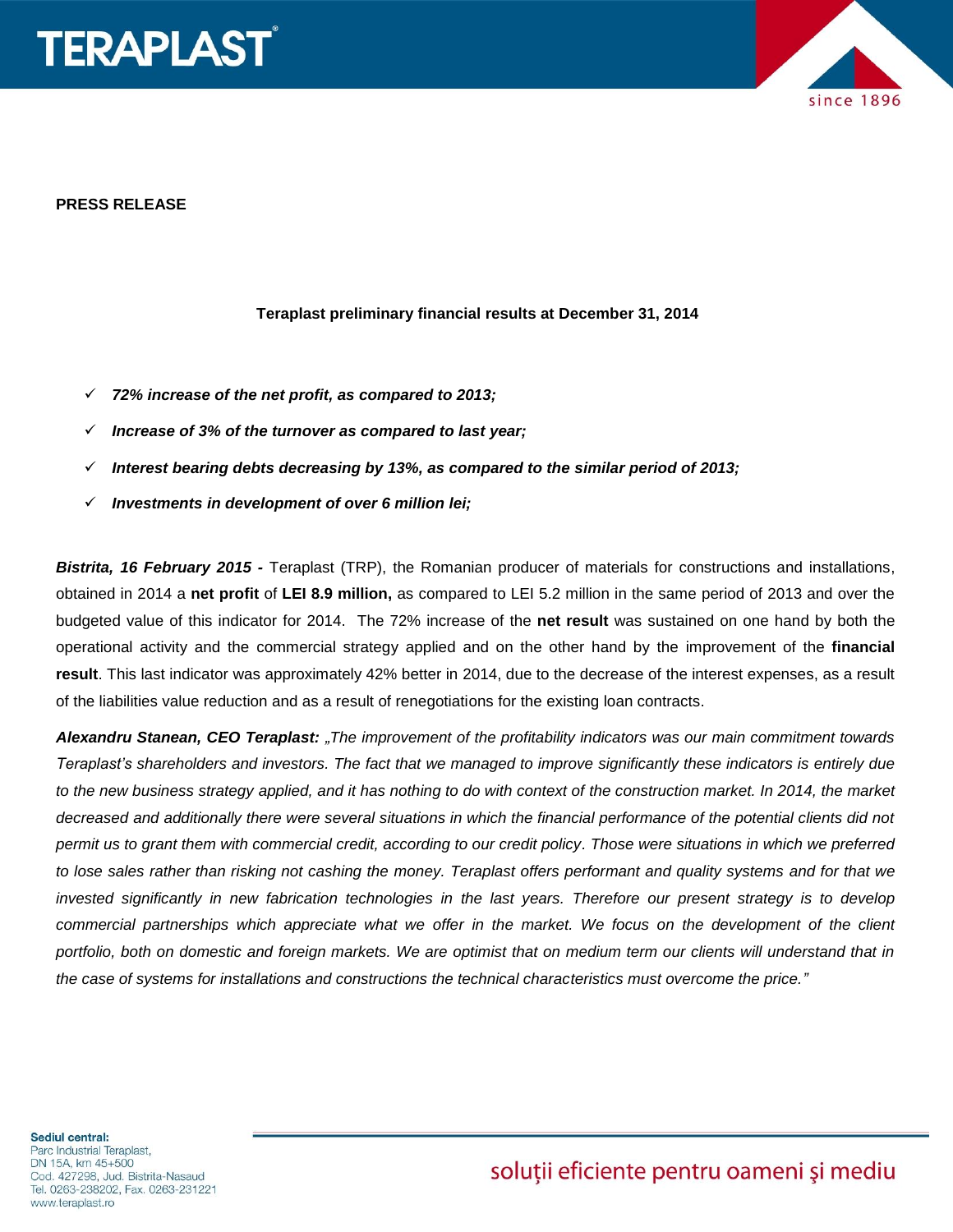| Indicators, LEI thousand | 2014    | 2013    | $\triangle$ % vs 2013 |
|--------------------------|---------|---------|-----------------------|
| <b>Turnover</b>          | 232,485 | 226,613 | 2.52%                 |
| <b>EBITDA</b>            | 26,173  | 19.631  | 33.32%                |
| <b>Net Profit</b>        | 8,947   | 5,201   | 72.02%                |

In 2014, the **turnover** registered an increase of 3%, to **LEI 232 million**, as compared to the previous year**.** The turnover evolution was sustained by the new commercial politics, while the construction market context had a negative impact. According to the latest data from National Statistics Institute, the only segment which registered increases of investments was the residential one, in which in the first ten months of the year was a 43.5% increase. This segment evolution did not have though a significant impact on the market, given that the volume of the infrastructure works registered a 26.6% decrease. Globally, the constructions decreased by almost 11% in the first ten months of the year. Given that the Teraplast's products portfolio is mostly focused on infrastructure works and not on residential ones, the decrease of the infrastructure work had a bigger impact in the turnover, than the increase of the residential works.

During the analyzed period, the company's interest bearing debts decreased by **13%,** as compared to 2013. In structure, **the long term liabilities** are **LEI 5 million** lower as compared to the previous year, and the value of **the short term liabilities** is reduced by **LEI 1.5 million**. Over all the company's degree of indebtedness decreased from 29% in 2013, to 25% in 2014.

During 2014, Teraplast continued the projects of development and modernization, making **investments of EUR 6 million**. These investments targeted on one hand the expansion of the products portfolio, following the market demand, and on the other hand the replacement of certain equipment.

### **Significant events in 2014**

In **March 2014** took place some changes in the company's shareholding structure, in the sense that Dorel Goia bought the participation of 11.34%, held by SIF Banat-Crisana in Teraplast.

In **August 2014**, KJK FUND II, SICAV – SIF notified Teraplast about their stake raise, over 10% of the company's share capital. The voting rights of KJK FUND II, SICAV – SIF are now over 10% of the total voting rights.

The General Meeting of Shareholders approved in **August** the assignment of Ernst & Young Assurance Services as financial auditor of Teraplast and General Consulting MGI as internal auditor.

In September Mr. Gheorghe Grosan resigned from his position of board member, beginning with the 1<sup>st</sup> of October.

The General Meeting of Shareholders decided in **October 2014** to reduce from seven to five the number of board members and the new structure of the Managing Board. According to the decision of the General Meeting of Shareholders the new structure of the Managing Board is the following: Dorel Goia, Magda-Eugenia Palfi-Ţîrău, Emanoil Viciu, Razvan Stefan Lefter and Teofil-Ovidiu Muresan.

In **October 2014** the Managing Board of Teraplast elected Mr. Dorel Goia as President.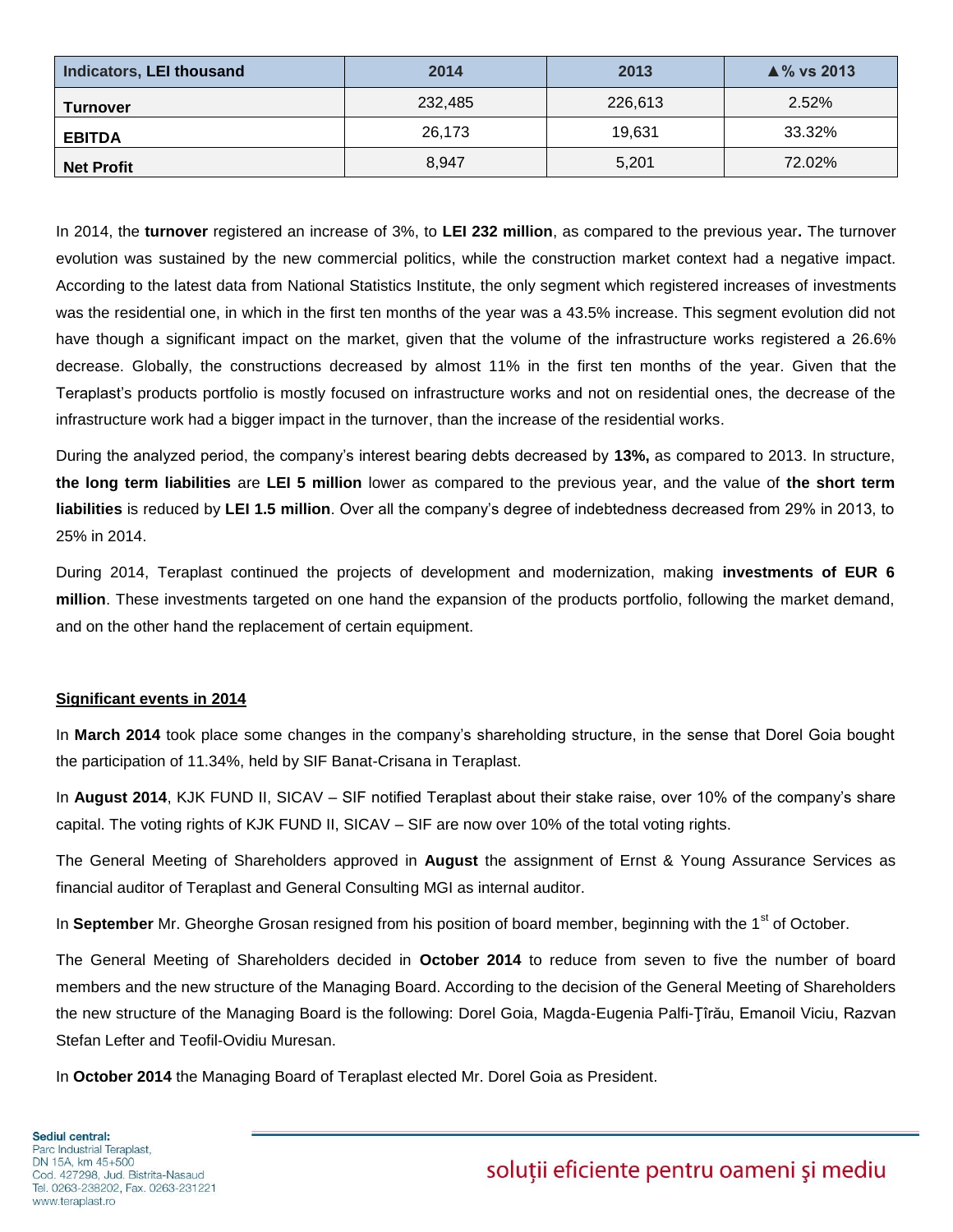The Managing Board approved, in **November**, the end with the parties' agreement of the Chief Executive Officer mandate given to Mr. Traian Simion. The duties of Mr. Simion will be taken by Mr. Alexandru Stanean, former Chief Operation Officer of Teraplast SA. During the interim taking-over of the Chief Executive Officer mandate, Mr. Alexandru Stanean will no longer have the Chief Operation Officer duties.

### *Details about Teraplast:*

*With a tradition of over 115 years, Teraplast (TRP) is at the moment one of the main Romanian producers of systems for construction, installation and decoration markets. Company's portfolio is structured on four business lines: Installations & Decorations, PVC Profiles, PVC Compounds and Thermo-insulating joinery.* 

\*\*\*

*Teraplast is the biggest PVC processor in Romania and it holds top positions on the PVC pipes market (share of 42%), on the PVC compounds market (share of 31%) and on the PVC panels market (share of 31%). Teraplast is also the second biggest producer of PP (polypropylene) pipes, with an estimated share of 30%.* 

*During the last five years the company invested over EUR 26 million in the relocation of the production capacities from Bistrita to the Teraplast Industrial Park, situated outside Bistrita. Teraplast has at Saratel production capacities in total*  surface of over 200.000 square meters, divided between the PVC products factory (PVC pipes plant, PVC profiles plant, *window PVC profiles plant, PVC compounds plant) and the Polyolefin factory (PE manholes and tanks plant, PVC, PP and PE fittings plant and PP pipes plant).* 

*Starting with July 2nd the company is listed at Bucharest Stock Exchange, by symbol TRP.* 

**For additional information, please contact the Communication Department of Teraplast: Anca Rif -** *Communication & Investor Relations Manager* Tel: +40-752-101.639 Email: [anca.rif@teraplast.ro](mailto:anca.rif@teraplast.ro)

soluții eficiente pentru oameni și mediu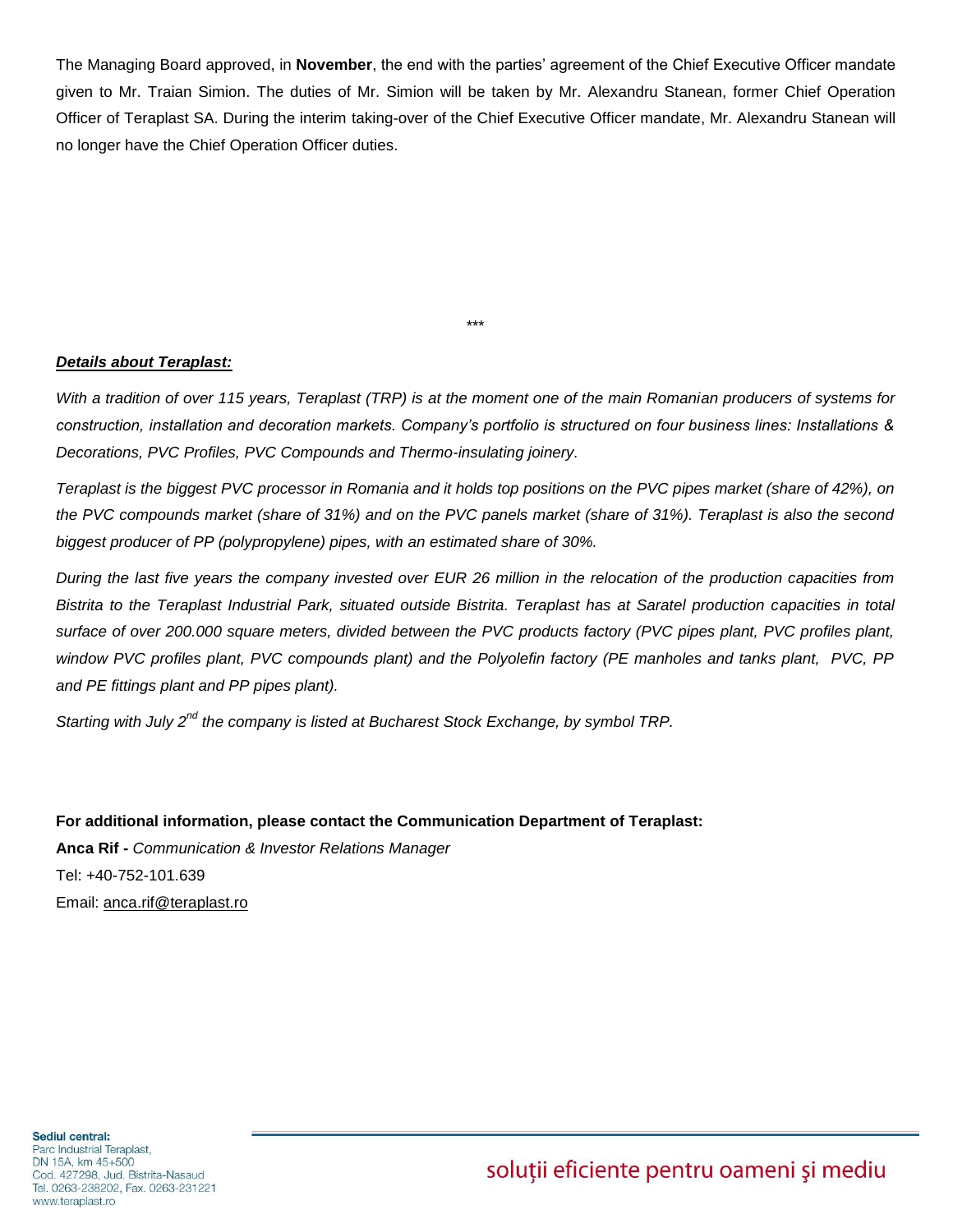# **Appendix – press release February 16th 2015**

## **Profit and loss account**

| Indicator, LEI thousand                                                   | 2014    | 2013     | $\triangle$ % |
|---------------------------------------------------------------------------|---------|----------|---------------|
| <b>Turnover</b>                                                           | 232,485 | 226,613  | 2.59          |
| Changes in inventories of finished goods and work in<br>progress          | (575)   | 2,512    | (122.85)      |
| Other operating revenues                                                  | 231     | 210      | 10.00         |
| Raw materials, consumables used and merchandise                           | 155,873 | 159,609  | (2.34)        |
| Employee benefits expenses                                                | 23,721  | 23,229   | 2.12          |
| Provisions, depreciation and amortization expense                         | 13,540  | 8,340    | 62.35         |
| Profit/(Loss) from sales of tangible or intangible assets                 | (88)    | 63       | (240.50)      |
| Profit/(Loss) from valuation at fair value of the<br>investments property | (190)   | (3, 381) | (94.34)       |
| Other expenses                                                            | 24,890  | 25,789   | (3.49)        |
| <b>Financial result</b>                                                   | (2,537) | (4,366)  | (41.89)       |
| Profit/(loss) before tax                                                  | 11,302  | 4,685    | 141.24        |
| <b>Net Profit/(Loss)</b>                                                  | 8,947   | 5,201    | 72.02         |
| <b>EBITDA</b>                                                             | 26,173  | 19,631   | 33.32         |

*\*The financials are unaudited and represent Teraplast's stand-alone results prepared according to International Financial Reporting Standards (IFRS);*